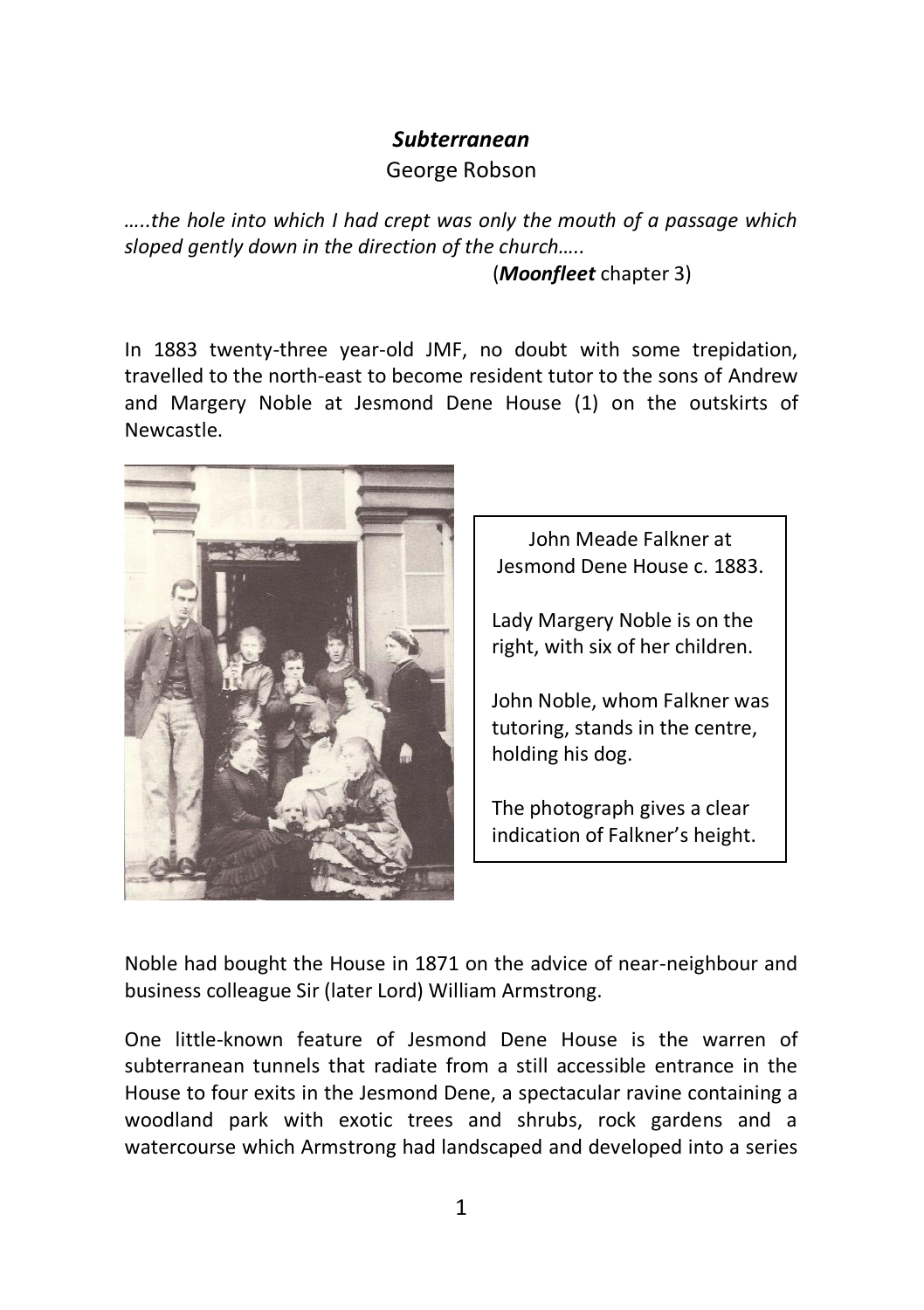of charming weirs and waterfalls.(2) Other tunnels wind their way to exits at certain neighbouring properties.





The tunnels are believed to be contemporary with the House which was built in 1822 and most of them have arched ceilings and have leading off eight cellars which were designed for cold storage or as ice houses. It is believed that the tunnels also provided entrances and exits for the House's servants, giving them a 'short-cut' and obviating a lengthy and circuitous journey for those who lived to the north of the House. It also spared their comings and goings being seen by the family and their guests.

The complex was modified and put to good use as air-raid shelters for the people of Jesmond during World War 2 when Tyneside was the target of regular and heavy air-raids - on the night of December 29th 1941 several houses close to Jesmond Dene House were bombed with some loss of life.



The raid was one of the most severe raids on the city of Newcastle. Five people were killed in these houses on Matthew Bank . . .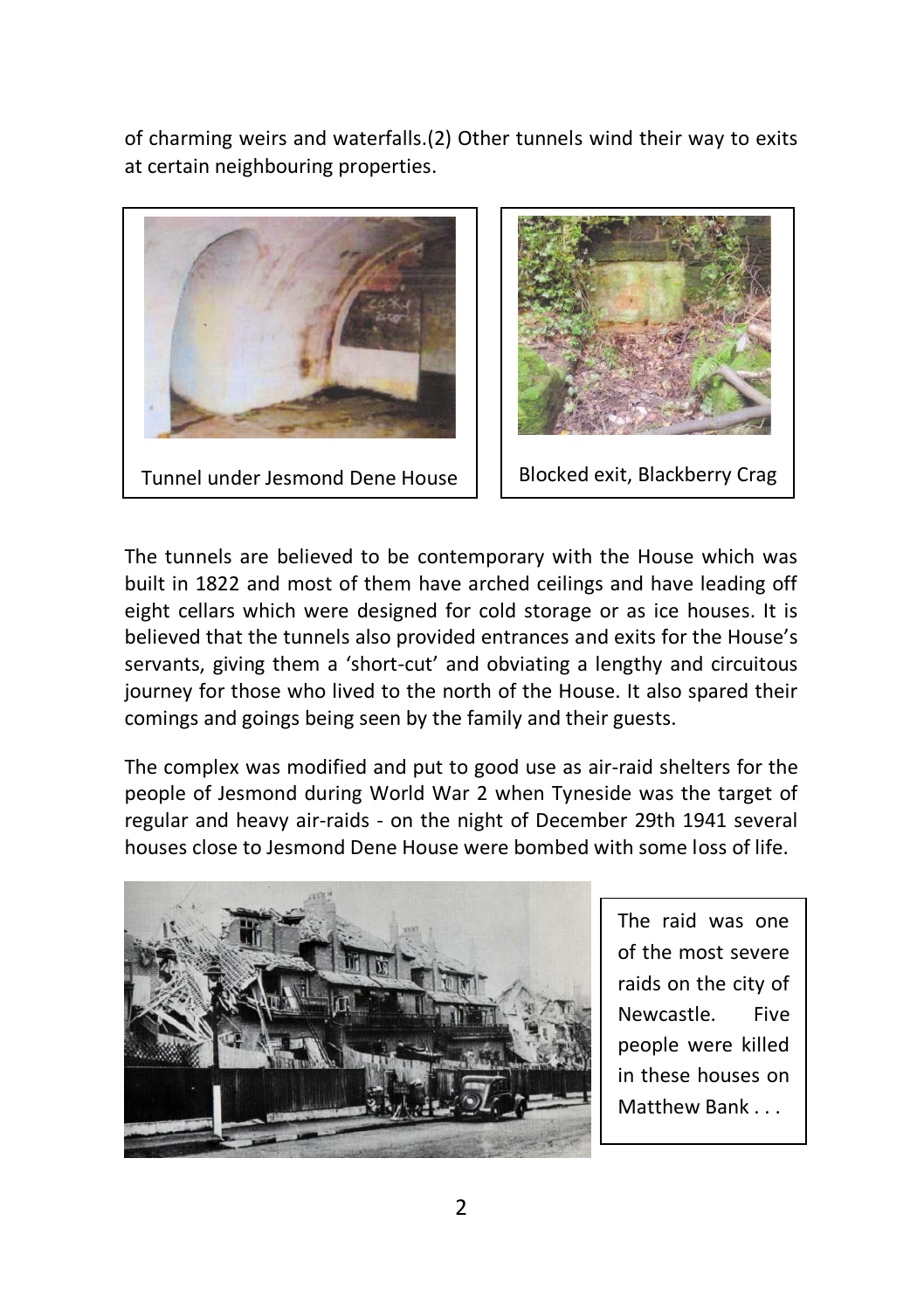The House itself became the headquarters of the Newcastle Home Guard for the duration and also the headquarters and control room for the Air Raid Precautions (ARP) network in Newcastle.(3)

One side of the House rests on the edge of a high quarry face. This is where the sandstone for the building of the House had been quarried and which afterwards left a picturesque addition to the Dene's rugged features and a pleasant backdrop to a grotto. At the base of the quarry face, which is close to cliffs once known as Blaeberry Crags but which are now commonly called Blackberry Crags, are three of the four tunnel exits found within the Dene, each marked by twin moss covered stone posts with cross decoration. However the exits are now blocked with soil infill and cemented stone blocks and bricks, this resulting from health and safety concerns and, alas, vandalism.

Half-way up the quarry face there has been hewn from the rock a viewing platform with its own exit from the tunnels behind, but here too the exit is blocked and vegetation has taken over. This balcony is reminiscent of a similar feature within the Joseph's Pit sea-cave in *Moonfleet's* chapter eleven - this ledge was carved out of something like a balcony - although in the story's case it was not used for viewing but for lowering blocks of stone to boats lying underneath.

It would be reasonable to assume the Noble children found exhilaration not only in having at their disposal the free run of the eighty acres of the Dene which was private to their family, but also in exploring these tunnels, underground rooms and the viewing balcony, perhaps on occasions being accompanied by their tutor JMF.

It could be JMF was including himself when he wrote:

*I believe there never was boy yet who saw a hole in the ground, or a cave or a hill, or much more an underground passage, but longed incontinently to be into it and discover whither it led.* (*Moonfleet* chapter 3)

So when JMF penned his second and most famous novel *Moonfleet*, reaching the tunnel, vault and sea-cave episodes, he could well have been visited with and even inspired by fifteen-year old memories of those Jesmond tunnels, chambers and the quarry face balcony. Further, perhaps this speculation could be extended to the description of the subterranean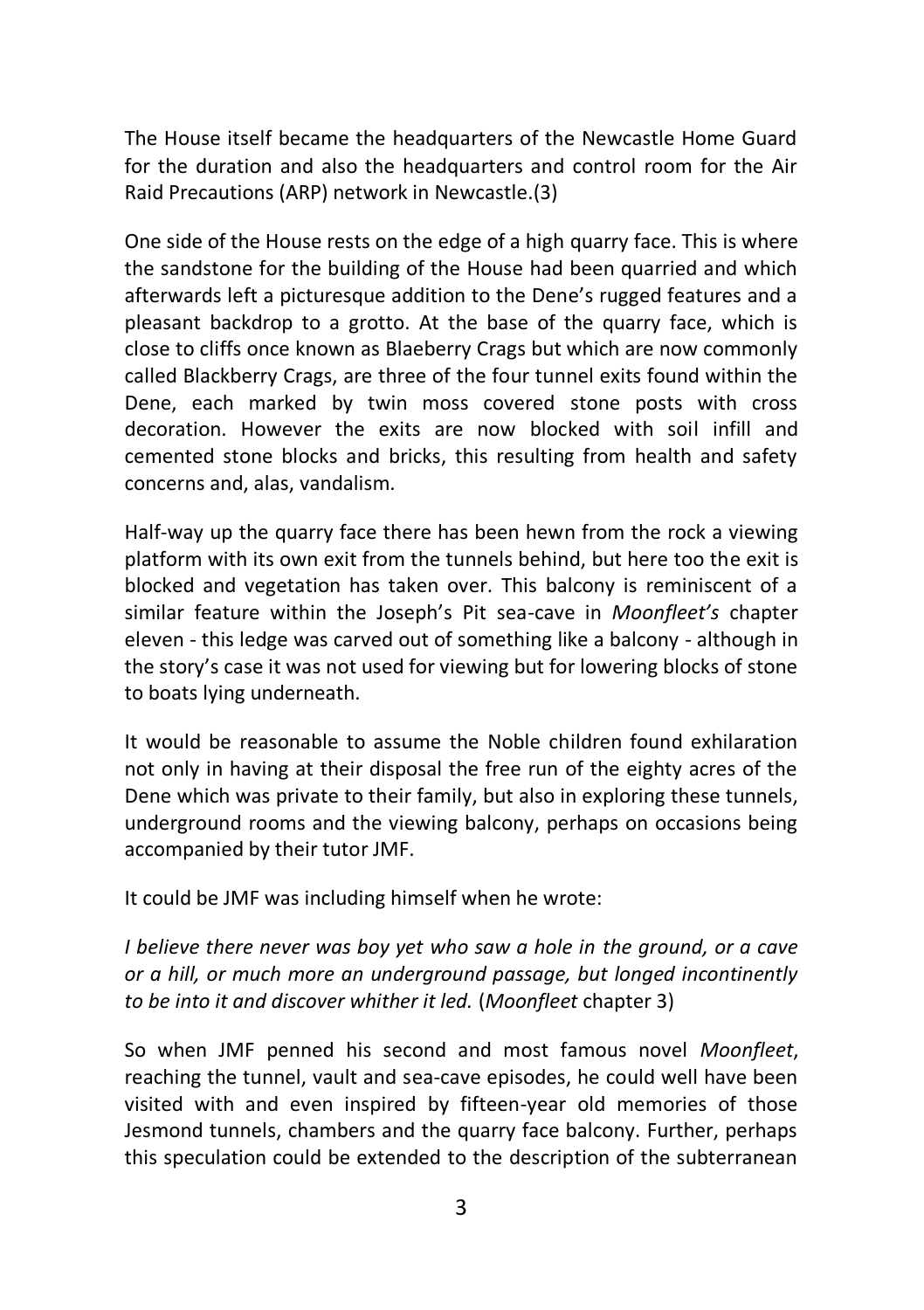vault in *The Lost Stradivarius* wherein the corpse of Adrian Temple is discovered.



*Moonfleet* was written in 1897 and 1898 by bachelor JMF whilst he was resident at Mrs Samuel Dean's lodging house at 42, South Street - also known both then and now as Abbey View - Durham City, where even today, more than one hundred years later, the bedroom doors are numbered 1 to 6. These are metal plates which, although painted over a number of times since they were affixed, are still plainly visible. Which one of these spacious rooms was JMF's is not known but all give spectacular views eastwards over the River Wear to the west front of the iconic World Heritage Site Cathedral.

At the same address JMF had written his first novel, *The Lost Stradivarius,* in 1895 and its reception was so favourable that he was encouraged to take up the pen to write what was to be so lauded that *Moonfleet* has never been out of print.

A proportion of the novel was written on the train as JMF travelled to and from the Elswick Works at Newcastle and a further proportion was written in his office at Elswick. But the greatest proportion was created at his lodging house. JMF himself wrote that he found relaxation in writing within the congenial rooms at South Street after a hard day's work at Elswick.

In the entrance hall of Abbey View hangs an evocative print showing a beached nineteenth century fishing boat and people garbed in clothes of that period, the whole scene lit by a hazy moon. It is titled *Moonlight on the Beach* and has, apparently, long been handed down from one owner of the house to the next and so was possibly something JMF was familiar with and which could well have provided one of the inspirations for his novel in which chapter 19 is called *On the Beach.* (See back cover of this Journal.)

\*\*\*\*\*\*\*\*\*\*\*\*\*\*\*\*\*\*\*\*\*\*\*\*\*\*\*\*\*\*\*\*\*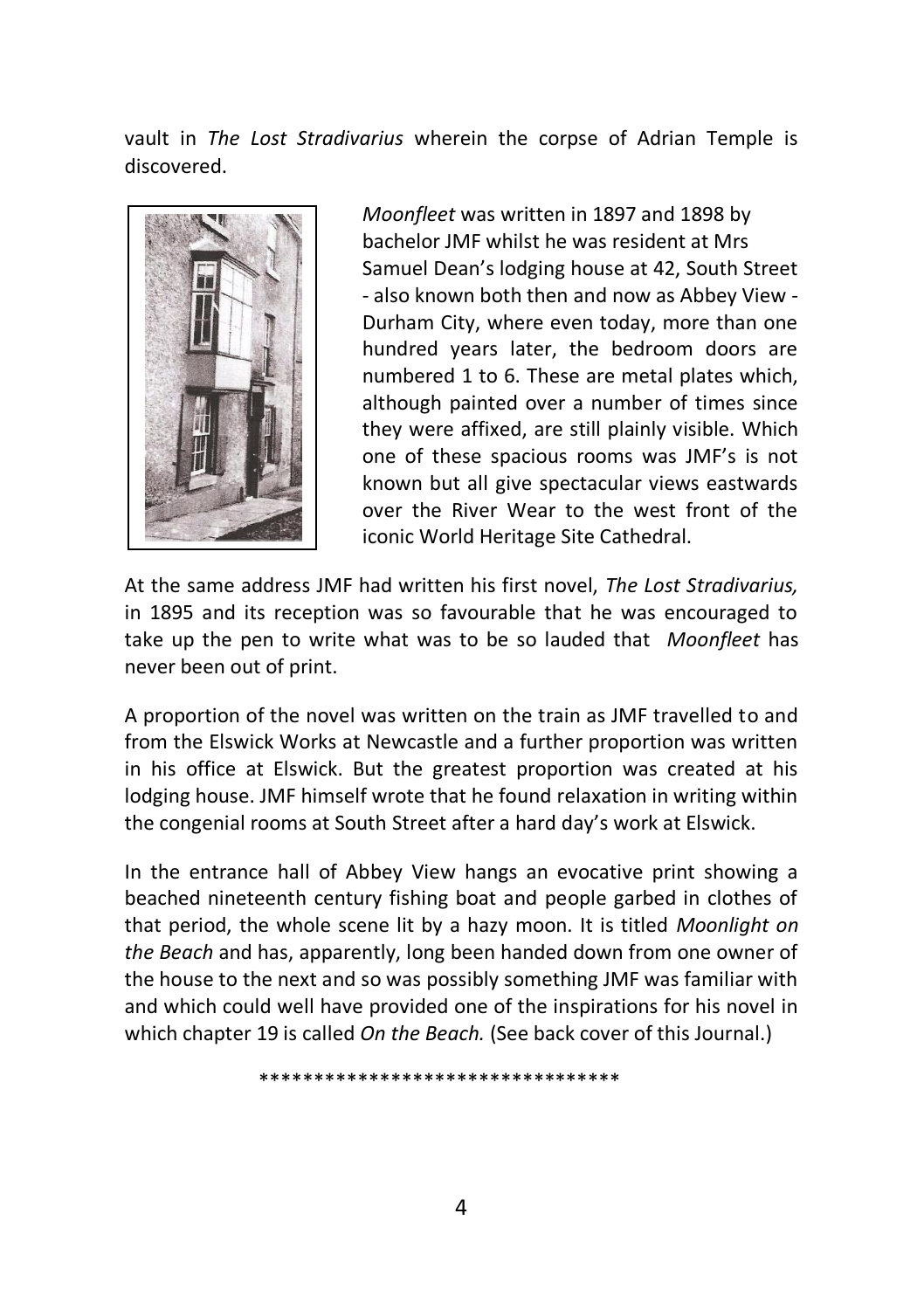*Moonfleet* has many memorable scenes of which arguably the most atmospheric and exciting are John Trenchard's discovery and exploration of the tunnel and vault beneath Moonfleet church:

*The passage was two paces broad, as high as a tall man, and cut through the soil, without bricks or any other lining*. (chapter 3)

*Now though I have spoken of this journey down the passage as though it were a mile long, and though it verily seemed so to me that night, yet I afterwards found it was no more than twenty yards or thereabouts.* (chapter 3)

*It was a large room, much larger, I think, than the schoolroom where Mr Glennie taught us, but not near so high, being only some nine feet from floor to roof. I say floor, but in reality there was none, but only a bottom of soft wet sand.* (chapter 3)

This is the novel, but is there really a tunnel and is there really a vault under Old Fleet Church and, if so, did JMF know of them when he penned his novel?

Rather like the mysteries of the Loch Ness Monster, the Beast of Dartmoor and the location of King Arthur's Camelot there are a number of questions to be asked and answers sought. But there are several pointers to the actuality which can be drawn together:

• Sir Humphrey Noble, grandson of Sir Andrew, wrote in his book *Life in Noble Houses* that in the 1930s he stayed at Fleet House which was then owned by his parents Saxton and Celia Noble. He reports:

*One day some of us had the great excitement of going into the secret passage which led to the vault under the chancel, the burial place of the Mohuns. The stone was raised and we dropped down into the secret passage. The passage does indeed lead to the Mohun vault, but one cannot enter it as it is walled up.*

*I wrote to tell Falkner of this, but he was very dull about it, and said he had never heard of this secret passage, and had invented it.* (4)The probable explanation therefore is that it was a drain, for there was water in the passage and we were told to wear gumboots.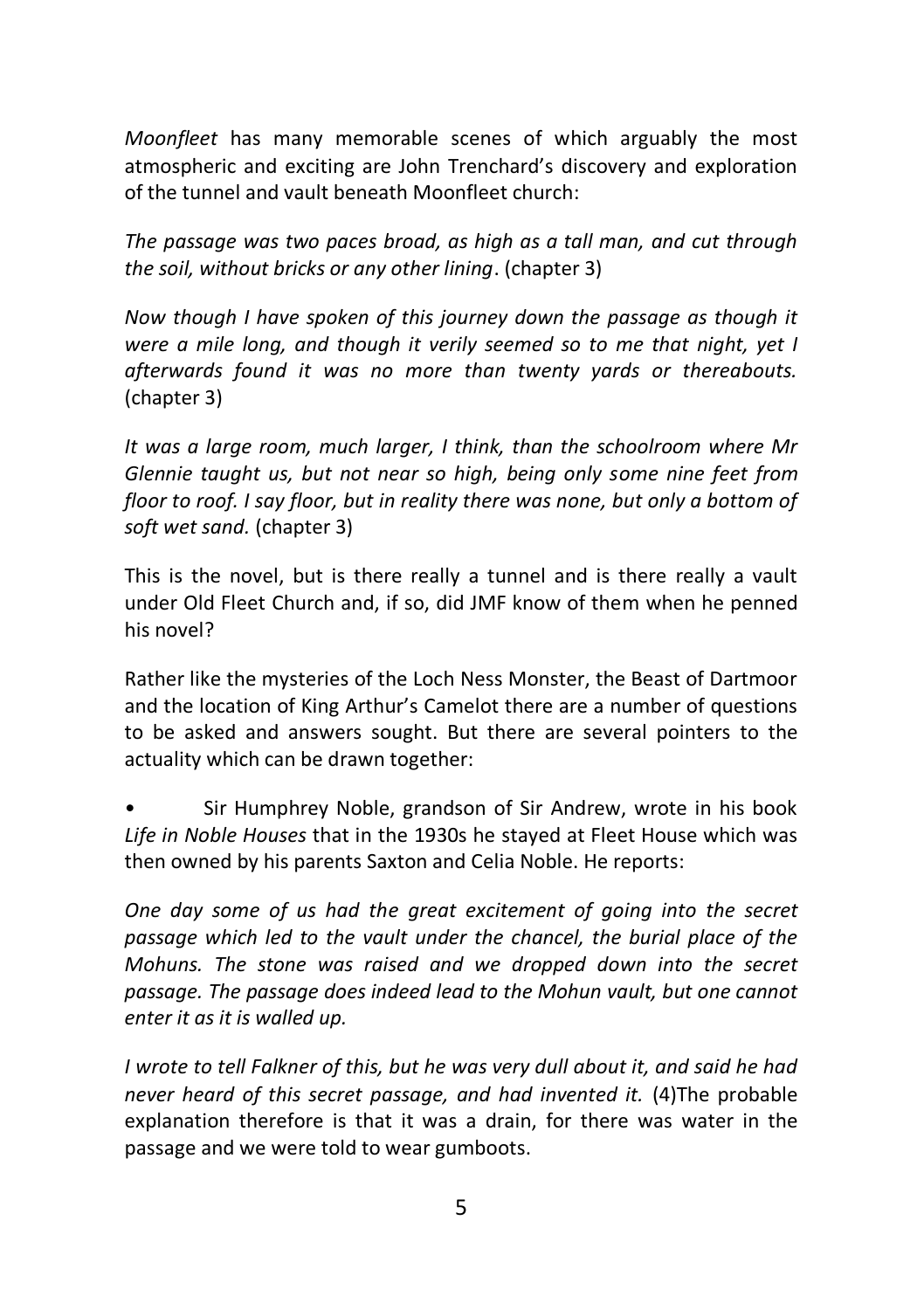

Perhaps these events are the very same that Dorothy Gardner describes in her *Companion Into Dorset* (Methuen 1937) and which is referred to in the Society Newsletter No. 38. Here she recollects that all those at Fleet House felt exult tation when some diggings in the old churchyard disclosed an unexpected passage or underground tunnel. Their exploration found the passage to be ankle deep in muddy water - along the walls there was a stone lining most neatly placed - overhead was stoneroofed. But alas the passage ended in a block of earth.

Sir Humphrey's daughter Lilias (5) is now in her eighties and is a living witness that there is indeed something below the surface at Old Fleet. She too stayed at Fleet House along with her newly-married husband Robin Sheepshanks in 1951. In an interview with Society member George Robson she recalls the excitement of the summer morning when she and Robin set off from the House to meet a guide and then together explore the tunnel beneath the churchyard. She recollects the moment when a large entrance stone was raised in the south-west corner of the churchyard. The three then lowered themselves one at a time into a passage and began to creep towards the church. The tunnel, she reports, was high enough for her to walk upright but her husband and the guide, being taller, had to stoop slightly. The tunnel led downwards towards the church in a north-easterly direction, traversing the churchyard. There was some water on the floor, but not sufficient to cause a problem. After some yards the darkness and the atmosphere got the better of Lilias and she turned back - just as *Moonfleet's* John Trenchard did as he progressed along the tunnel for the first time. She remembers the others in the party found the entrance to the vault to be blocked so they too turned back, disappointed at being unable to explore the vault itself.

• BBC Radio 4's *A Bag of Paradoxes*, first broadcast on 12th May 2005, outlines JMF's life and includes a recording of local historian Sam Fowler describing an occurrence he witnessed as a boy in the early 1950s: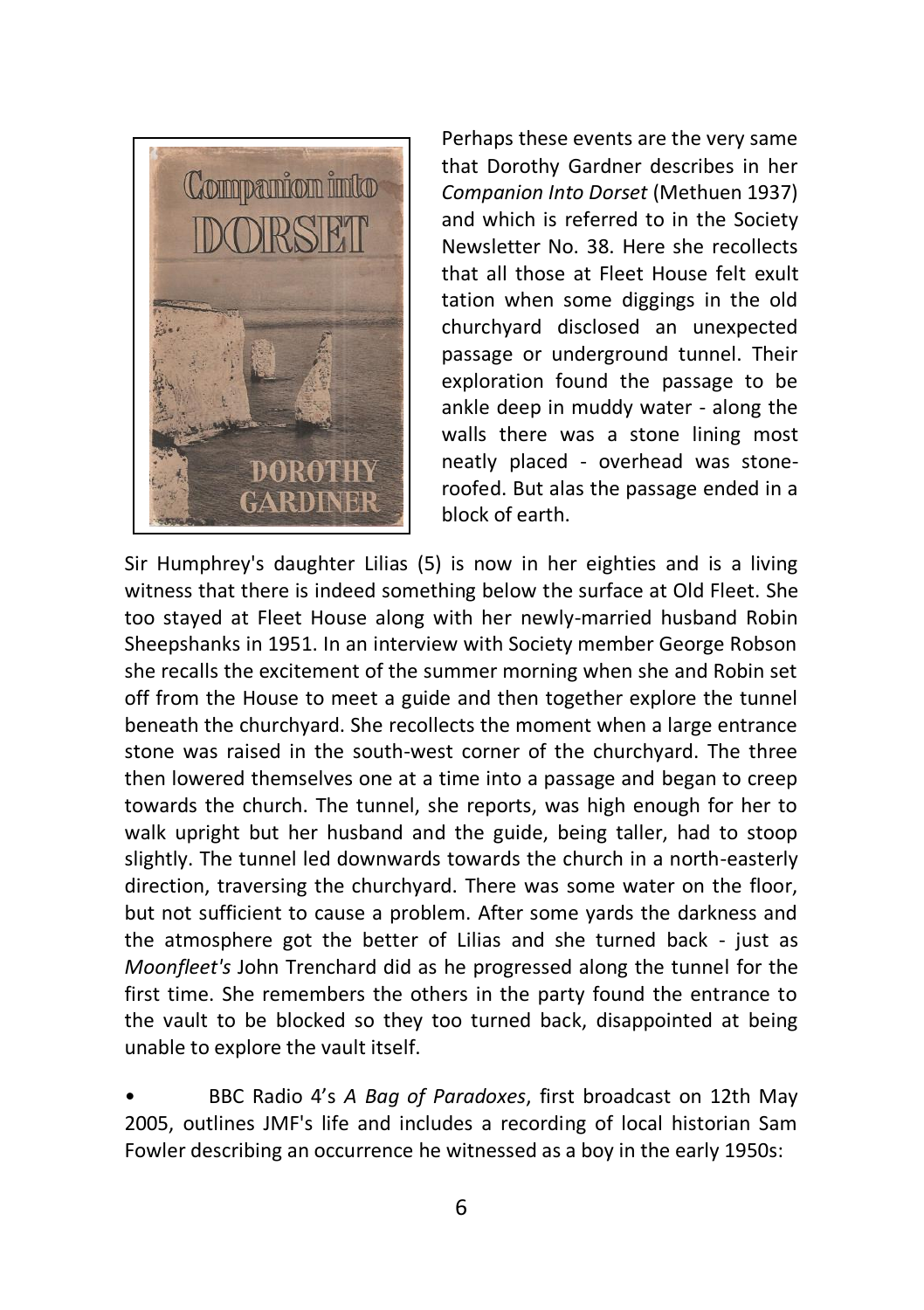*We were coming back from fishing on the beach. There is a long walk around the shore to Butter Street. That's where the little old church is. There was a lady in a hat and there was an official-looking man and also a labourer type of fellow (6). They went in the gate and the labourer-type fellow kept prodding with a crow-bar and eventually it went hollow. So he got his shovel and opened up a hole six feet by four feet. I joined them and went down behind the labourer-type fellow. There's a long tunnel about twenty to thirty yards long with gravel on the floor. To the right of us there was a lead wall. This is where the Mohun family were in their tombs, I imagine. That's what they were looking for.*

• *A Guide to the Village of Fleet* was written in 1989 by local historian Eric Ricketts and printed by Lithopress in Weymouth. Copies are sometimes available within Old Fleet Church for a small sum/donation. In this guide Ricketts writes: *Records of the old church before the disaster are fragmentary, but Mr Jack West traces the existence of a line drawing by the illustrator Grimm, dated 1790, in the Weymouth museum. George Atkins, who wrote the companion to Puffin's edition of Moonfleet, showed me the position of an underground passage to the north of the chancel.*



The Society's Newsletter Number 26 features an article from Christopher Hawtree which draws our attention to Fleet-related memories of Harry Patch, the last surviving Great War veteran who had seen action in the trenches. The article tells that Harry's brother George moved to Chickerell, close to Fleet, where they revisited childhood fascination with secret passages during a decade's search for the one used in

the novel Moonfleet. Come the mid-fifties, George summoned Harry for another weekend: there was a difference in the grass behind a tombstone. With a spade they took the turf off. Underneath there were two big stones.

'*We lifted them and there was a passage. George wanted to go down, but I insisted on testing the air first, and we put the candle down. It was all right and we went in. The tunnel was two feet two inches wide and less than four feet high. It was the right one, but it was not a smuggler's tunnel.*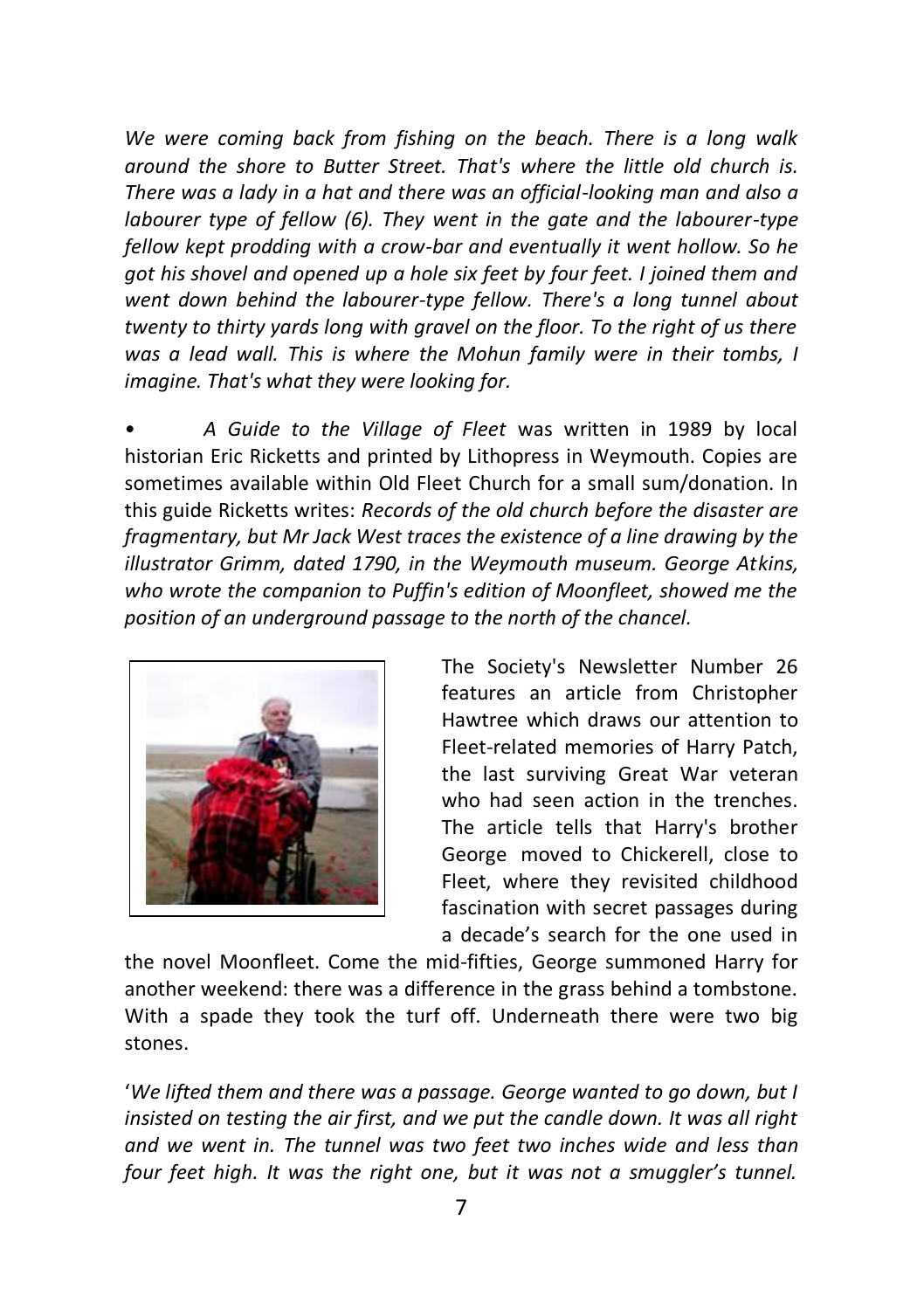*George, before he died, met a fellow from Charleston, well over ninety, who as a boy had seen the crypt opened in the 1870s, and told us what it was like. There were six coffins inside. The kegs bumping about under the floor had smashed all the coffins to pieces. The parson gathered up the bones and the brass plates and put them in a space in the vault and it was sealed again. We'd noticed that the tunnel we found led towards the vault but that it ended in solid masonry. The book tells you that there is an entrance: well there isn't.'*

The Dorset County website for visitors to the county mentions Old Fleet Church and states:

*In 1925 a channel was found underground. The tunnel has solid walls, cemented on the inside, about five feet high and two feet wide, and was traceable across the churchyard.*

There is no information board nor leaflets nor any indication at all at Old Fleet concerning a possible tunnel and a possible vault. But it is quite easy to believe that there would be a vault as the Mohun family, with their brass memorials still in situ, would surely have ensured a place for family burials. No evidence of Mohun burials exists in any other location.

But why would a tunnel be created? Sir Humphrey Noble assumed a drainage channel, but would a drainage channel require a height of four to five feet? Surely no drainage channel would slope downwards towards the church as described by Lilias Sheepshanks in her recollections.

Is it reasonable to imagine that a tunnel of twenty to twenty-five yards length, about head height and ending at the foundations of the church, would be of benefit to the smugglers who are known to have once operated in significant numbers along the Dorset coast (7) and were faced with the problem of where to store their contraband prior to distribution?

In *Moonfleet* we read of a feature similar to the descriptions shown above - a tunnel of similar length and height, sloping downwards to give access to a vault beneath the church.

When one puts together the references and accounts drawn together in this article is it not plausible to suspect something is afoot?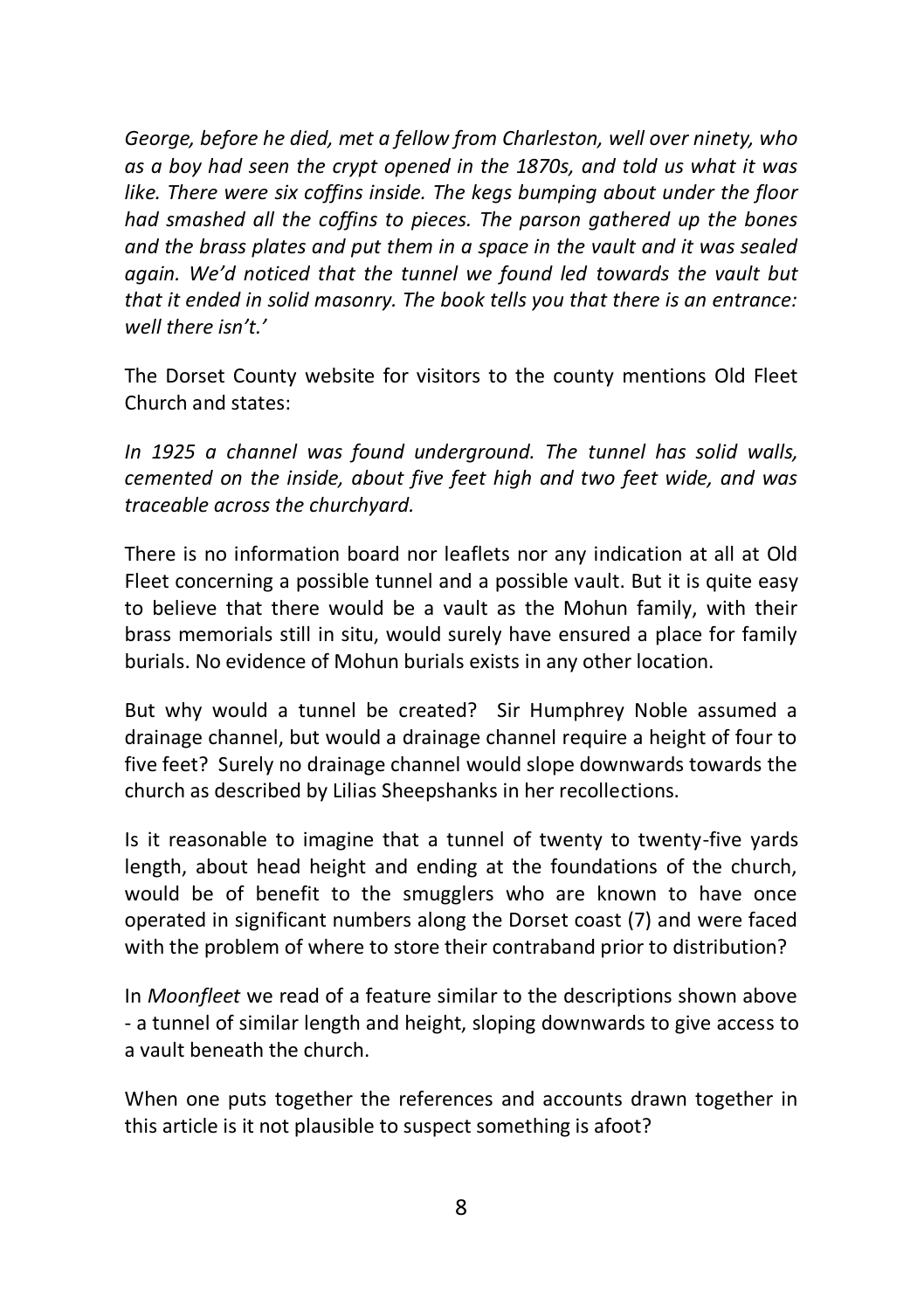JMF was very familiar with and knowledgeable of details of the Dorset coast which he had explored as a boy. Many of these Dorset coastline features appear in *Moonfleet* and it is surely unlikely JMF would know of Old Fleet, the Mohuns, the 1824 flooding that brought part-demolition of the church and yet remain ignorant of a possible vault and a possible tunnel.

There is atmosphere galore at Old Fleet and a deal of mystery.

There are some folk in the Fleet area today that prefer the mysteries of whether there exist a tunnel and a vault to remain exactly that - mysteries.



They would claim that sometimes mysteries are best left undisturbed.

Keats writes in Lamia:

 *Do not all charms fly At the mere touch of philosophy? There was an awful rainbow once in heaven: We know her woof, her texture; she is given In the dull catalogue of common things. Philosophy will clip an Angel's wings, Conquer all mysteries by rule and line, Empty the haunted air, and gnomed mine, Unweave a rainbow.*

And this view was later echoed by Edgar Allan Poe: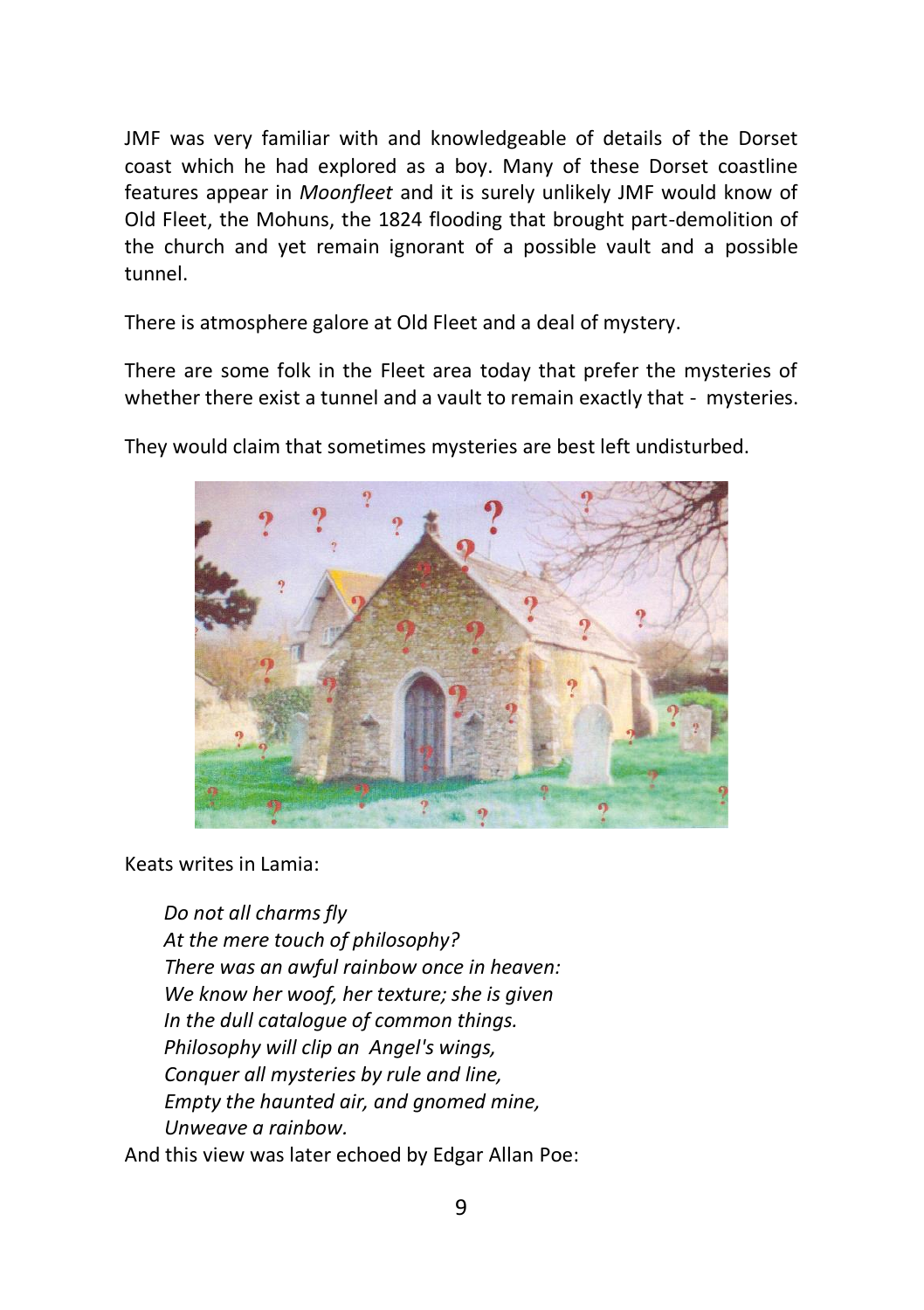*Hast thou not torn the Naiad from her flood The Elfin from the green grass, and from me The summer dream beneath the tamarind tree.*

I suspect the members of our Society follow Keats and Poe in being romantics and who therefore concur with these sentiments.

\*\*\*\*\*\*\*\*\*\*\*\*\*\*\*\*\*\*\*\*\*\*\*\*\*\*\*\*\*\*\*\*\*\*\*\*\*\*\*\*\*\*\*\*\*\*\*\*\*\*\*\*\*\*\*\*\*\*\*\*\*

(1) Built in 1822 to the design of John Dobson, the House was originally called Black Dene House. It was first owned by Thomas Headlam, physician and twice Mayor of Newcastle. In 1871, on the advice of business colleague Sir William Armstrong who lived nearby, Andrew Noble bought the House and set about greatly extending it by having a new west wing, to accommodate his large and growing family, a great hall and a Gothic portico constructed. He also rented from Lord Armstrong then altered and extended the Gothic - styled Banqueting Hall that Armstrong had erected about quarter of a mile from the House between 1860 and 1862. With a complex of kitchens, storage rooms and ante-rooms for the guests, the Banqueting Hall was hugely impressive. In the banqueting room itself there were Greek statues ensconced in gold leaf covered alcoves and a remarkable organ which was powered by water from the Ouseburn below, the mechanisms of which Armstrong himself had meticulously designed. The Hall was linked to Armstrong's house by a tunnel to be used in inclement weather.

The House and Banqueting Hall were to become important aspects of Noble's business life as they provided an ideal base for visitors to be shown the Armstrong works at Elswick whilst being treated to country house hospitality. They would have impressed a succession of important guests amongst whom were Princes from Egypt and Japan, Rudyard Kipling, Robert Baden-Powell, Admiral Tojo and Admiral Lord Beatty.

JMF, who had quickly become accepted into the Noble household as a friend as well as an employee, would no doubt have met some of these and probably dined in the Banqueting Hall alongside them. To verify this familial acceptance we read in Margery, Lady Noble's diary A Long Life, privately printed by Andrew Reid and Co. of Newcastle in 1925, this entry for 26th March 1893 - Mr John Meade Falkner, who came into our lives about 1882, has been an intimate and dear friend ever since.

On the death of Lady Noble at the grand age of 102 in 1929 the house was disposed of, then to have a succession of uses - a college, the wartime civil defence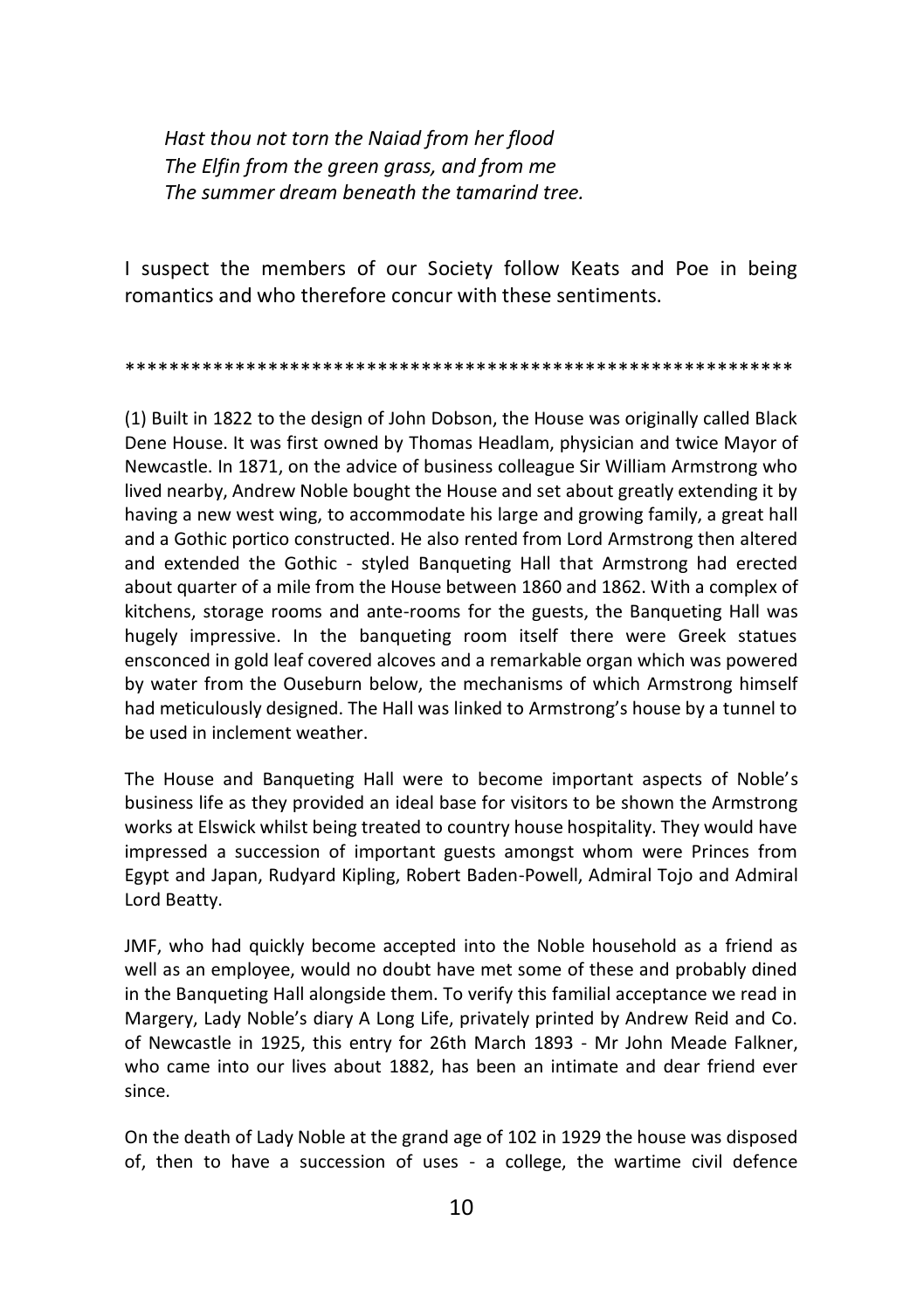headquarters for Newcastle, a seminary and a residential school. Since 2005, following restoration and refurbishment, Jesmond Dene House has been a forty bedroom boutique hotel with a three-rosette restaurant. Some of the underground chambers are used to store their large range of wines and beers. The House is Grade 2 listed.

The frontage and reception rooms of the Banqueting Hall remain and are currently the base for an Arts group, but the roof of the kitchens and the banqueting area was blown off in the 1970s and these areas were turned into a controlled ruin as the City Council did not have the funds for restoration. This too is now Grade Two listed.

(2) Although Armstrong had moved to Cragside in 1871, he retained ownership of the Dene only to donate all eighty acres, which encompassed the Banqueting Hall, to the City of Newcastle in 1883. In the intervening twelve years he had permitted the Nobles free access of the Dene and use of the Banqueting Hall, but allowed any member of the public to enter the Dene for a small fee on Sundays. The money this raised he had donated to local hospitals.

The 1883 gift to the people of Newcastle was marked by *The London Illustrated News* carrying a well-illustrated article.

The Dene is a unique haven of peace and tranquillity and was described by Armstrong himself as an oasis of natural beauty within an urban setting. It stretches for three kilometres along the course of Ouseburn river, providing a wildlife corridor right into the heart of Newcastle. There is a network of paths and bridges throughout the Dene, a boating lake, play area and a visitor centre which provides facilities for school educational groups.

In the 1960s there opened a petting zoo known as Pets' Corner which has been recently redeveloped to remain an extremely popular attraction.

(3) Further details of the tunnels and of the military uses of Jesmond Dene House can be found by typing into Google Defence Sites Tyne Wear and opening the first of the choices. Scroll right down to page 54 where under entry 63 there is information and a photograph titled Jesmond Dene House ARP and Home Guard Headquarters (HER 1953)

(4) There are many examples of Falkner claiming to have done things he didn't do and denying things he did do. As an example, he claimed throughout his life that as a boy his eyesight was so good that he could make out the moons of Jupiter with the naked eye.